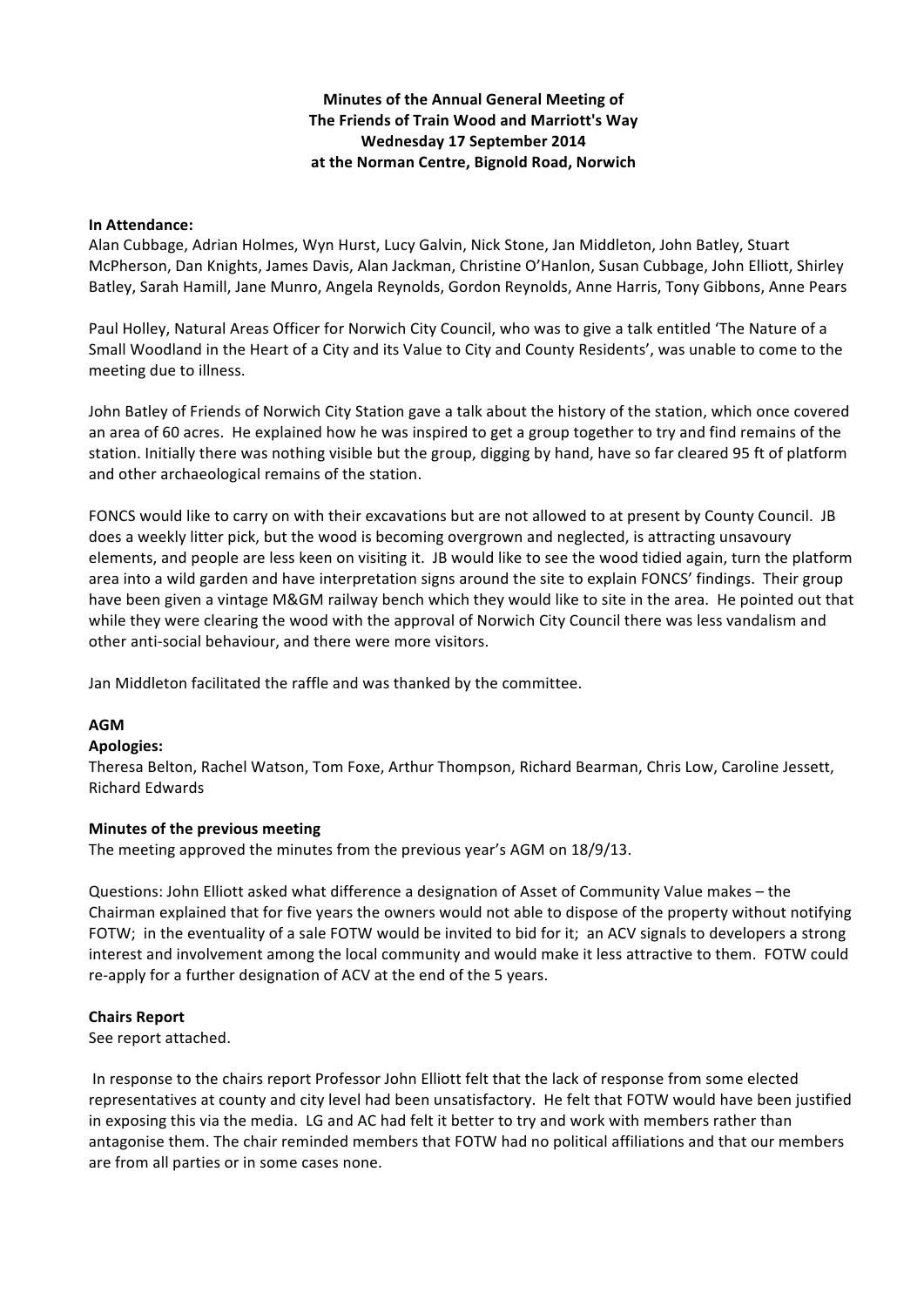## **Treasurer's report**

The treasurer presented his report to the meeting. After expenses the balance in the Train Wood account is  $£647 - AH$  pointed out that much of this may be needed to pay solicitors' search fees.

The Treasurer's report and the group's accounts were approved by the meeting.

A grant from City Council of £490 has finally been agreed for this year following deferment last year – this should be paid soon.

## **Election of Management Committee**

The chair moved to elect a committee but JE sought to make a comment prior to the formal nomination.

JE suggested that a member of the committee should take responsibility solely for keeping members up to date on a much more regular basis with what the group were doing, even if just to explain delays and frustrations. This should be a separate function from that of Publicity Officer. Sue Cubbage nominated JE for this post, NS seconded and JE was elected by the meeting.

NS pointed out that Facebook and the FOTW website have been updated regularly; but not everyone looks at them. He was thanked by the chair for his very professional website and his contribution over the past year, along with his offer of future help.

AH proposed that the committee be opened up to people who were prepared to come and help for example with a specific event  $-$  this was agreed by the members.

SC proposed holding regular social events for members.

The chair pointed out that three members of the committee, Wyn Hurst secretary, Nick Stone Publicity officer and Tish Kirkham had stood down consequently the remaining committee members were able to stand again and all had shown their willing ness to do so. The chair thanked all three committee members who had stood down for their valued contributions in the past year.

Christine O'Hanlon proposed that the remainder of the existing committee should be voted en bloc; Angela Reynolds seconded this and it was agreed by the members. The committee members elected are Alan Cubbage, Adrian Holmes, Lucy Galvin, Jan Middleton, John Batley, Stuart McPherson and Richard Edwards There had been no proposal for Hon Secretary or Publicity officer for the group. The members were requested to ask among their friends or if anyone at the meeting was interested to have a chat with the Chairman after the meeting.

## **Where to Next a discussion led by Lucy Galvin of the Management Committee:**

Lucy posed the question what are FOTW core aims and what type of organisation did we wish to become?

Tony Gibbons, chairman of Norwich & District Anglers' Association:

Pointed out that he had seen a great deterioration in Train Wood over the past three years. It appeared not to have been maintained; it is an eyesore and needs development by owner before the Anglers' Trust will give support and before its members will be happy to use it again. The NDAA has a large membership with links to the Broads Angling Strategy Group (BASG), FOTW could get 20,000 member support from NDAA – have suggested to the council that Train Wood is an excellent site for developing as a leisure area – shops, restaurant, loos etc - suggested that an investment of £250,000 could bring in £5 million a year. Would send letter to support the aims of FOTW - can possibly help with insurance.

It was suggested FOTW put a link to the Anglers' Trust on the website and add it to the list of sponsors and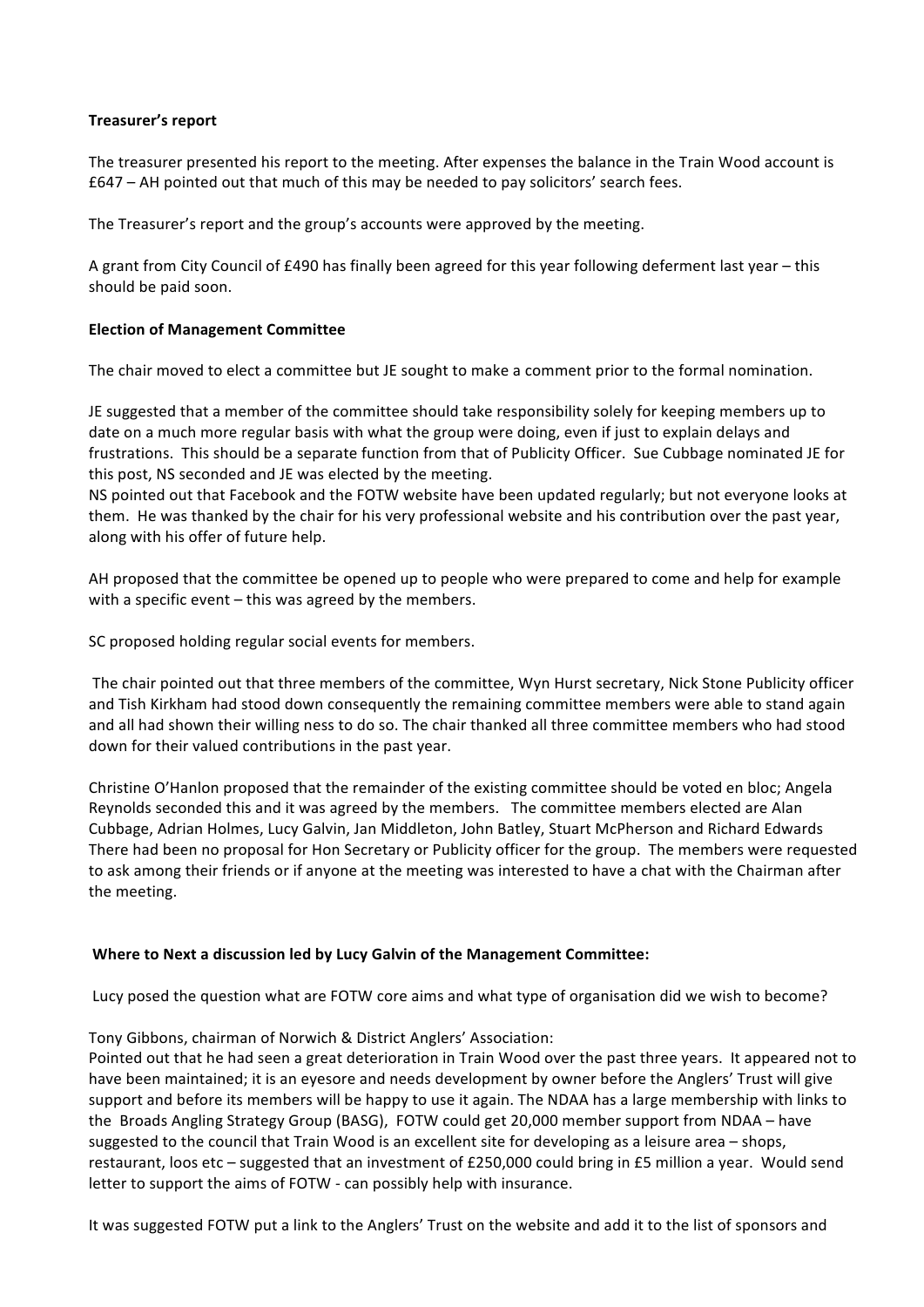## supporters.

JE – while walking in the area he had been speaking to employees of Norse Norwich, who have good ideas about how to manage river banks to make more accessible for fishing and are keen to do it but are apparently not allowed to by City Council.

Although the path through the wood is now wider than before, showing it has been in regular use, management of the path has lapsed and work needs doing on it. The concern was that more the wood is neglected the more people will stay away from the area. JE agreed to write to City Council about the group's concerns over the management of the path and the river bank.

The meeting was in favour of the core aims as described in our constitution i.e. keeping the wood in public ownership and available as an asset for all its various user's cyclists, walkers, fishermen etc. LG reiterated that the group need to build up a management plan and estimate costs before negotiating a lease. A draft proposal is being worked on for submission to Norfolk County Council in December.

LG then spoke about Group entity, i.e. the type of organization we wish to see FOTW become:

Kate Swade from Shared Assets, a consultancy advising the management group, sent the following spectrum of options for FOTW to consider:

# **1) Remain as a campaign group**

The wood has been saved for now. The Friends can keep a watching brief and if the council tries to sell the wood again, mobilise another campaign.

Pros

- Easier to mobilise against something than take management responsibility for something
- Track record in campaigning
- Low admin costs

Cons

- Wood remains on the disposal list
- Council has clearly asked for a positive solution

# **2) Facilitate a third party taking on ownership / lease of the wood**

Support a third party, eg Norwich Fringe or the Land Trust to take a lease on the wood from the council. Continue to act as a friends group, scrutinising their activities and organising volunteers Pros

• No need to constitute; no formal responsibilities

Cons

- May be hard to attract third party to play this role
- Less control if that organisation changes priorities, gets into difficulty
- Less control over direction of the site
- Harder to raise money if the Friends have no formal role or security

# **3) Friends take on lease; coordinate management**

Friends act as the governing and accountable body for the site; take responsibility for raising money, coordinating management activities etc

Pros

- Control; ability to set direction of the site and develop it as the community wants
- Easier to raise money with formal role and "ownership" through the lease Cons
- More responsibility means more work and administration
- Business plan and fundraising strategy needed